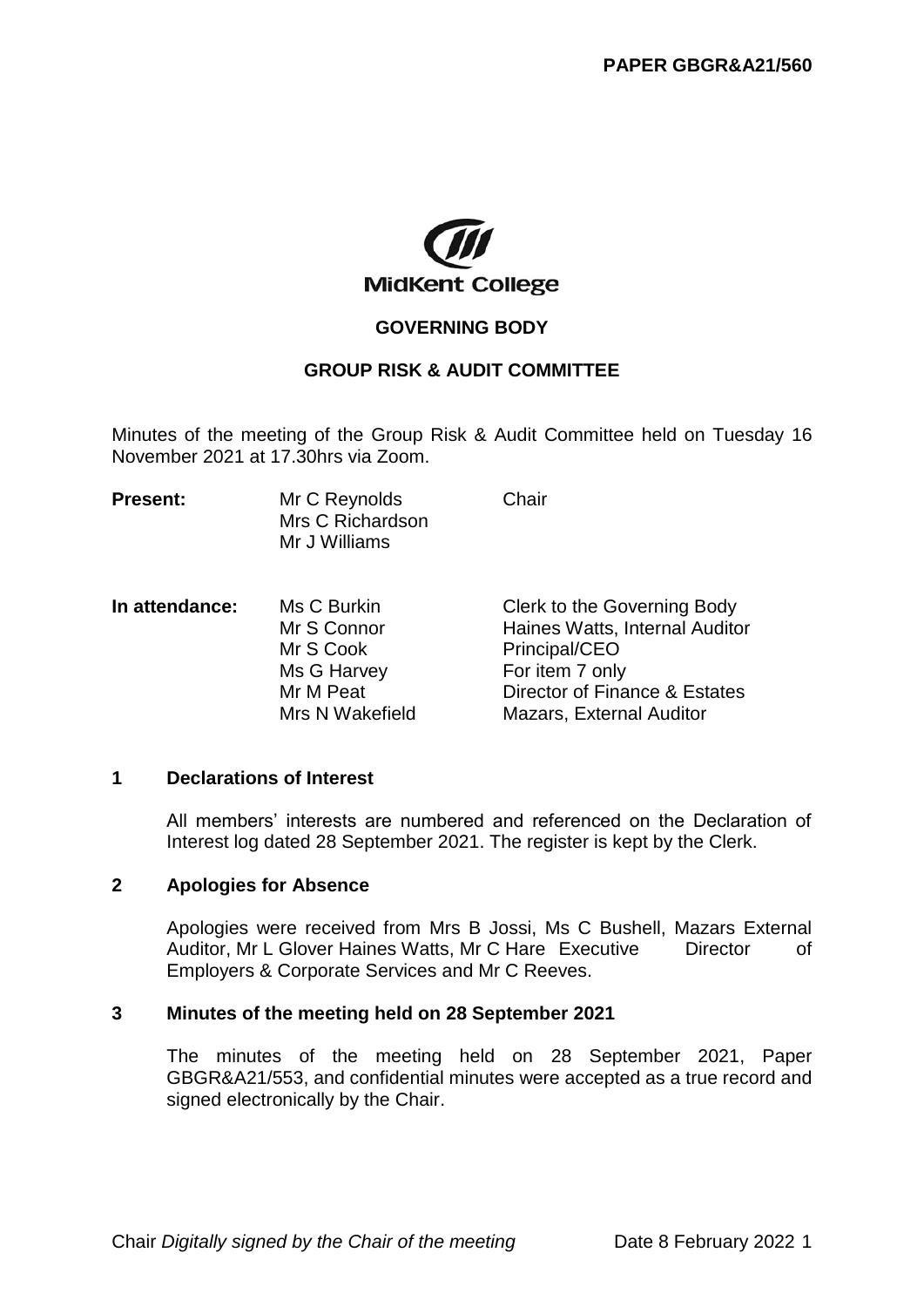## **4 Matters Arising and Outstanding Matters Report**

There were no matters arising.

Members discussed Paper GBGR&A21/554, the Outstanding Matters Report.

- No 1. Review Risk Appetite C Reynolds informed members that he and L Glover have agreed a way forward. L Glover will review the current risk appetite and draft an email to be sent to Governors with the link to complete the survey. Results will be collated and discussed at an extra one item GR&A Committee meeting and the Risk Appetite agreed for recommendation to the Governing Body. **Ongoing**.
- No 2. Strategic Risk Register **Completed** under item 5.
- No 3. Deep Dives C Reynolds and S Cook to discuss future DD **Ongoing**.
- No 4. Internal Audits Student recruitment, retention & attendance and HE will be reviewed with the Haines Watts – **Ongoing**.
- No 5. Internal Audit Strategy and Annual Plan 2021/22 to be discussed under item 8 – **Complete**.
- No 6. Health & Safety Policy approved **Complete**.

Members accepted the report and the recommended actions arising from it.

#### **5 Strategic Risk Management Report - GBGR&A21/555**

Simon Cook presented the risk management report paper GBGR&A21/555. Members noted the register had been updated since the last meeting to highlight:

- Key assurances in place (and gaps) for each risk
- Changes to Risk scores. (Risk number 1 has increased in score. Risks 2,3,6 and 12 have all decreased in score)
- Change to present risks showing rank order (highest risk to lowest risk)
- Inclusion of residual score columns to show what the risk score would be with the mitigations in place
- Inclusion of suggested risk appetite column

Members discussed the updated register and how the risk score can help inform the Deep Dive topics. Members were assured that the Executive Team are scanning the horizon for emerging risks and would add to the register if required. Such emerging risks could include Government policy changes. Members discussed the key reforms that form a risk and opportunity for the College and how these are balanced in the Register.

Members were mindful of recent local events that may impact the College as more unaccompanied asylum seekers come into the area. They noted the College has around 100 unaccompanied asylum seekers on ESOL courses and has not seen an increase as yet. If required, the College would adapt. Members were informed of the successful destinations of this cohort of students.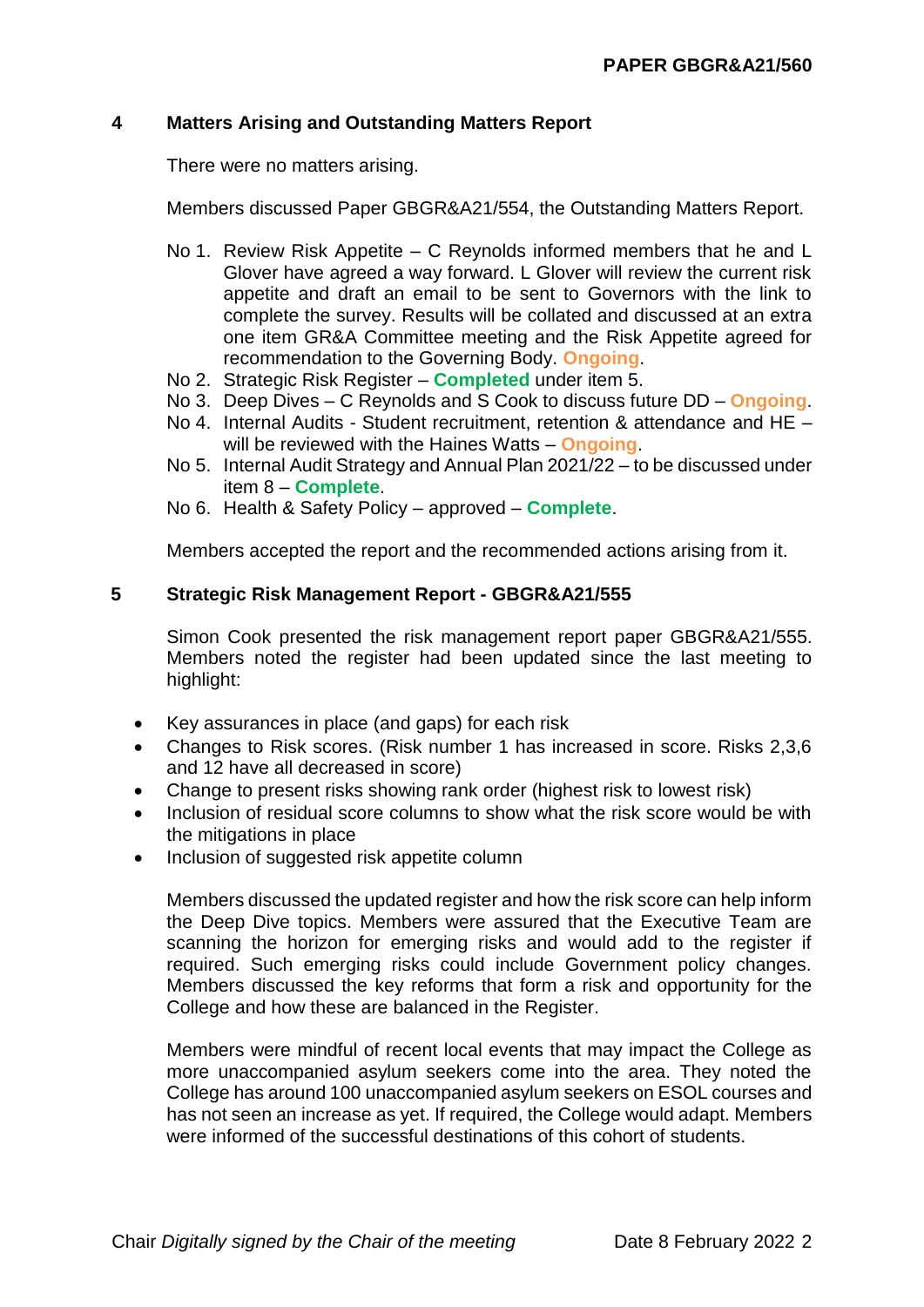Members noted how some of the risks within the register are connected and impact each other. S Cook agreed to consider how this can be presented in the text and inform deep dive topics. It was agreed that the MKCTS strategic risks could be the topic of a deep dive.

## **Action: S Cook**

Members noted that the full Strategic Risk Register spreadsheet it located on Board Intelligence along with the current operational risk register and thanked S Cook for the update.

# **6 Draft GR&A Annual Report 2020/21 - GBGR&A21/556**

The Chair presented the report and reminded members that it is a requirement of the College to send this report to the ESFA by the end of December each year.

The report included information about the Committee, its activities and selfassessment plus the amended Terms of Reference as appendix 1. The report explained the College's governance model that splits the Audit and Finance duties to ensure this is made explicit.

Members noted there were no financial irregularity during the year reports good value for money with the Committee being adequate and effective.

Members **approved** the report with no concerns are highlighted.

# **7 Information Security Report/GDPR – GBGR&A21/557**

Georgia Harvey, Information Governance Manager, joined the meeting and presented the update. The report provided Governors with an oversight of compliance with legal requests and an update on the most recent developments in information security at the College.

G Harvey gave an overview of the number of requests recently received and the number of identified data breaches. It was noted that none of the breaches were reportable due to their low risk but internal policies were being reviewed to ensure guidance is clear. Members noted the outcomes and context.

Members asked for assurance that clients know how to request and access information. It was noted that the guidance is regularly reviewed and republished.

Members thanked G Harvey and accepted the report. As G Harvey is leaving the College and this is her last meeting, the Chair gave special thanks and recognition for the work she has carried out and the excellent report presented to the GR&A Committee.